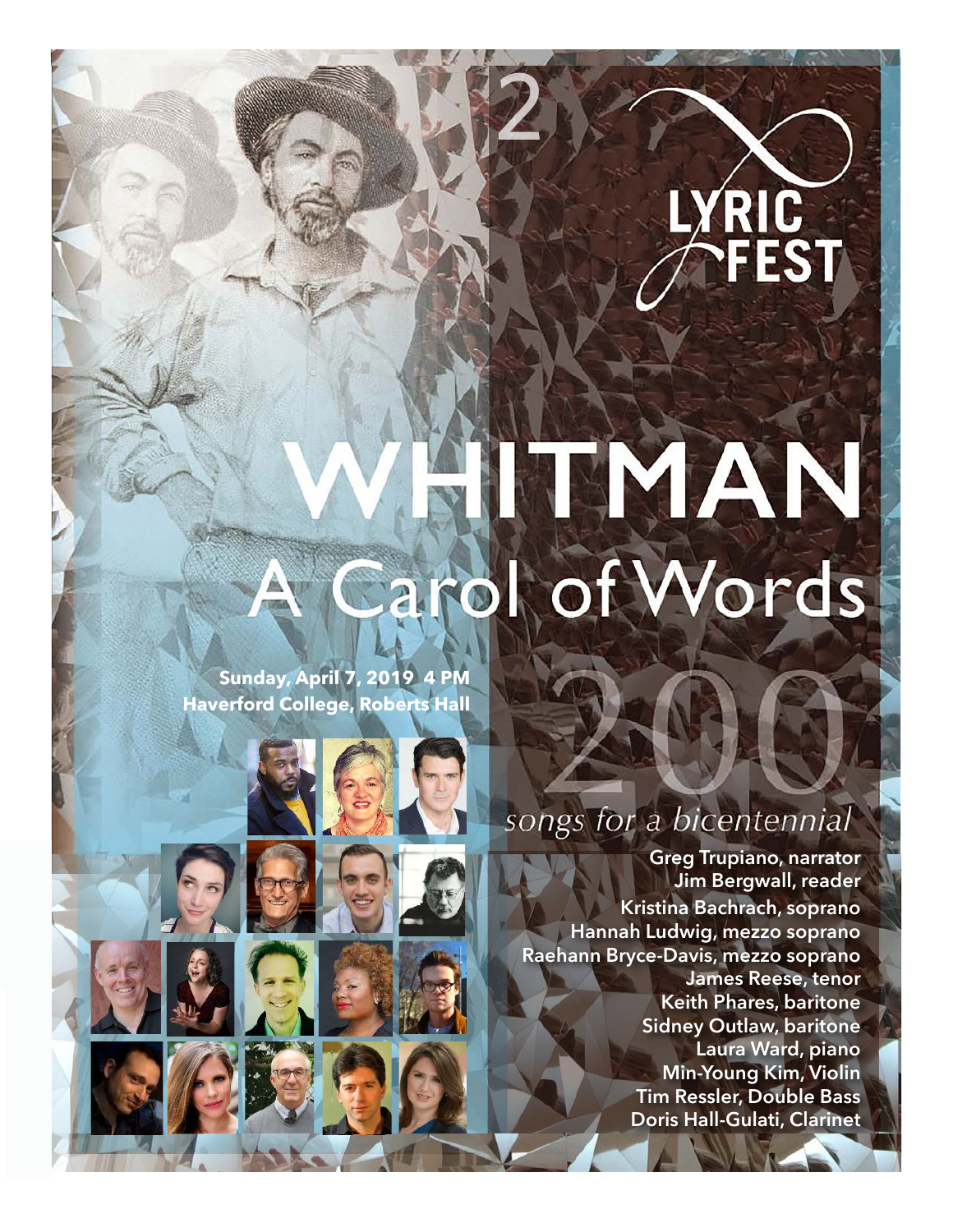#### **CAROL OF WORDS**

Walt Whitman in Song

#### PART II



With newly commissioned works by: David Shapiro, Robert Convery, Gilda Lyons, Curt Cacioppo, Derek Bermel, Isabella Ness, Samuel McLaughlin, and Raymond Lustig

#### **PROGRAM**

Laura Ward, piano

**I heard the blue birds singing** – world premiere – David Shapiro (b.1969) James Reese, Tenor, Min-Young Kim, Violin, Tim Ressler, Double Bass "I heard the blue birds singing" was generously sponsored by Jeffrey Brillhart and Joacy Mendonca in memory of John C. Bogle

> **Walt Whitman –** Charles Ives James Reese, Tenor

**We Two –** Elinor Remick Warren Kristina Bachrach, Soprano

**The Dismantled Ship – world premiere – Samuel McLaughlin (b.1998), Competition Winner**  Sidney Outlaw, Baritone

#### **Of These I Sing America – world premiere – Robert Convery**

1. A Farm Picture 2. Out of May's Shows Selected 3. The First Dandelion 4. Sounds of the Winter Hannah Ludwig, Mezzo Soprano "Of These I Sing America" was generously sponsored by Suzanne DuPlantis and Laura Ward

#### **America, Singing – world premiere – Gilda Lyons**

Raehann Bryce-Davis, Mezzo Soprano; James Reese, Tenor; and Keith Phares, Baritone, Tim Ressler, Double Bass & violin bass, Min-Young Kim, Violin "America Singing" was generously sponsored by Peter C. Phillips in honor of his wife, Georgette Chapman Phillips

**We Two Boys – world premiere – Derek Bermel**  Sidney Outlaw, Baritone "We Two Boys" was generously sponsored by Caroline Vaughn Goodman and William Lake Leonard

**Red Jacket/Yonnondio – world premiere - Curt Cacioppo** 

Kristina Bachrach, Soprano "Red Jacket/Yonnondio" was generously sponsored by the Hamilton Family Foundation and donors to Network for Good